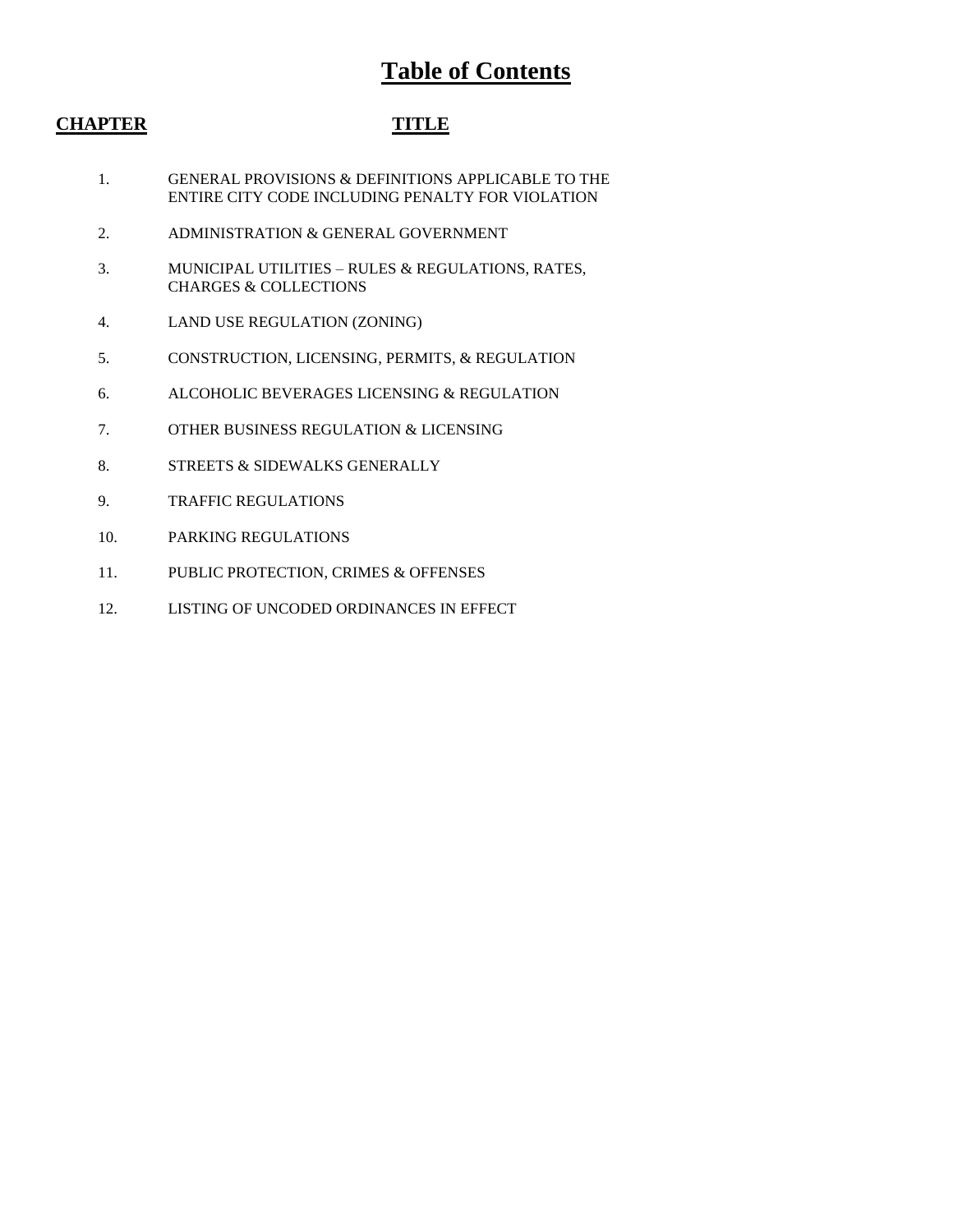### **Chapter 1 GENERAL PROVISIONS & DEFINITIONS APPLICABLE TO THE ENTIRE CITY CODE INCLUDING PENALTY FOR VIOLATION**

- $Section$  1.01 Application Title Application
	- 1.02 Definitions
	- 1.03 Violation a Misdemeanor or a Petty Misdemeanor
	- 1.04 Otherwise Unlawful
	- 1.05 Severability
	- 1.06 Payment into City Treasury of Fines and Penalties
	- 1.07 Meanings
	- 1.08 Citation
	- 1.09 Penalties for Each Offense
	- 1.10 Titles
	- 1.11 Reference to a Public Official
	- 1.12-1.19 Reserved
	- 1.20 Establishment of Administrative Procedures & Administrative Fines
	- 1.21-1.99 Reserved

## **Chapter 2 ADMINISTRATION & GENERAL GOVERNMENT**

- $Section$ <br>2.01 Authority and Purpose Title 2.01 Authority and Purpose<br>2.02 Council Meetings-Tim
	- Council Meetings-Time & Place
	- 2.03 Special Meetings
	- 2.04 Emergency Meetings
	- 2.05 Organizational Meetings
	- 2.06 Public Meetings
	- 2.07 Presiding Officer
	- 2.08 City Clerk
	- 2.09 Minutes
	- 2.10 Order of Business
	- 2.11 Quorum & Voting
	- 2.12 Right to Administrative Appeal<br>2.13 Sections, Resolutions, Motions,
	- 2.13 Sections, Resolutions, Motions, Petitions, & Communications<br>2.14 City Administrator
	- City Administrator
	- 2.15-2.19 Reserved
	- 2.20 Departments Generally
	- 2.21 Boards and Commissions Generally
	- 2.22 Planning and Zoning Commission
	- 2.23 Fire Department
	- 2.24 Board of Adjustment
	- 2.25-2.56 Reserved
	- 2.57 City Election
	- 2.58 Mayor & Council Member salaries
	- 2.59 Establishing Fees for Emergency Protection Fire Services
	- 2.65 Master Fee Schedule
	- 2.70 Master Fine Schdule
	- 2.71 2.71-2.98 Reserved
	- 2.99 Violation a Misdemeanor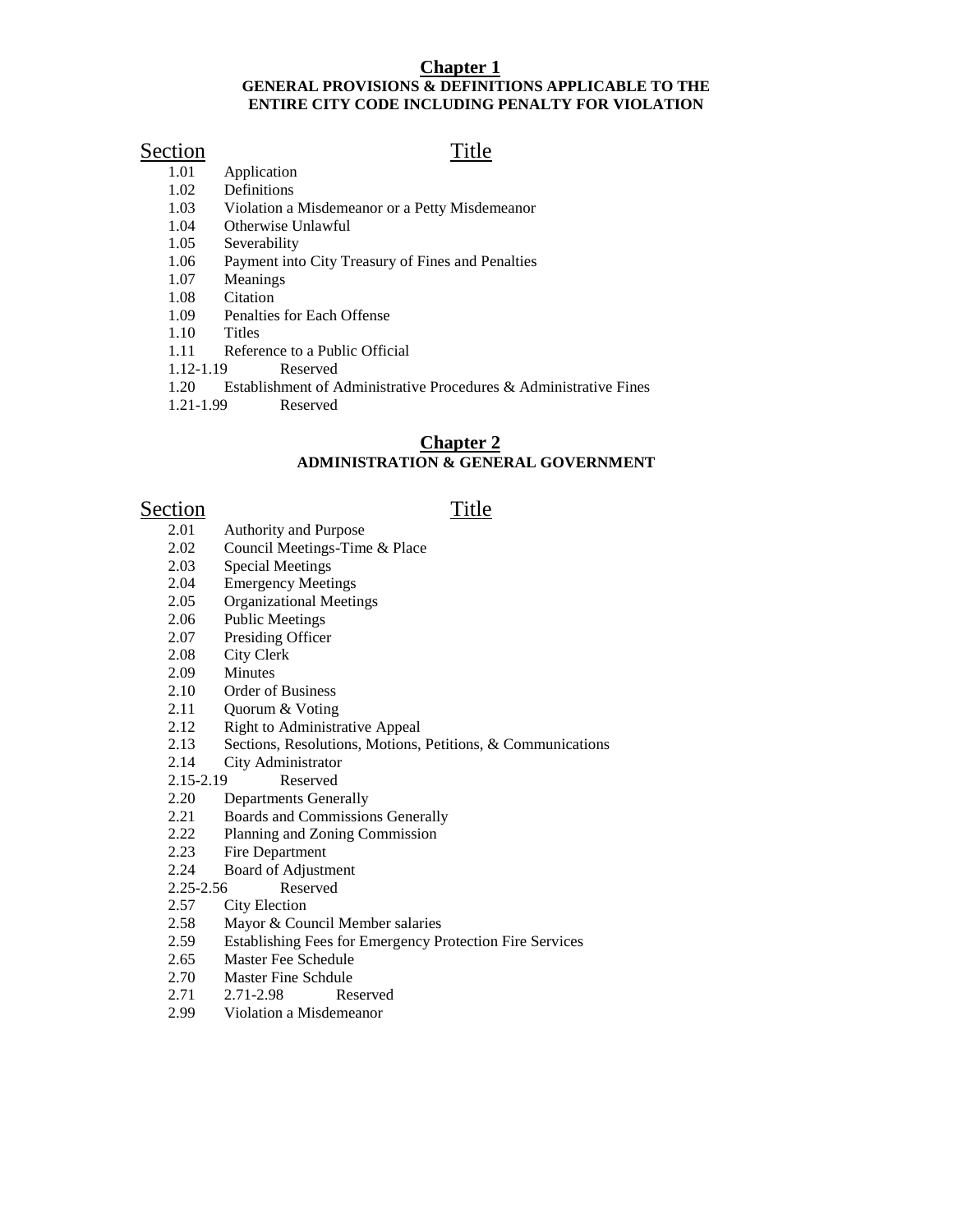# **Chapter 3**

### **MUNICIPAL UTILITIES – RULES, REGULATIONS, RATES, CHARGES & COLLECTION**

# Section Title

- 3.01 Fixing Rates and Charges for Municipal Utilities
- 3.02 Establishing Authorization & Fees for Emergency Protection Fire Services
- 3.03 Metering & Payment of Water & Sewer Services.
- 3.04 Restrictions on Water Use
- 3.05-3.09 Reserved
- 3.10 Regulation of Discharges of Animal & Vegetable Fats, Oils, and Grease, Food Waste, Soil, Sand, and Lint
- 3.15 Private Water and Sewer Systems
- 3.16-3.98 Reserved
- 3.99 Violation a Misdemeanor

# **Chapter 4 LAND USE REGULATIONS (ZONING)**

# Section Title

- 4.01 Intent and Purpose
- 4.02 Jurisdiction
- 4.03 Scope
- 4.04 Interpretation and Application
- 4.05 Zoning Districts and District Provisions
- 4.06 Existing Lots
- 4.07 Zoning and Comprehensive Plan
- 4.08-4.09 Reserved
- 4.10 Rules and Definitions
- 4.11 Administration
- 4.12 Zoning Procedures
- 4.13 Enforcement
- 4.14-4.19 Reserved
- 4.20 Planned Unit Development
- 4.21-4.24 Reserved
- 4.25 Residential District (R-1)
- 4.26 Multi-Family Residential District (R-2)
- 4.27 Neighborhood Commercial District (C-1)
- 4.28 Community Commercial District (C-2)
- 4.29 Regional Commercial District (C-3)<br>4.30 Industrial District (I-1)
- 4.30 Industrial District (I-1)
- 4.31 Heavy Industrial District (I-2)
- 4.32 Commercial and Industrial Uses
- 4.33 Performance Standards
- 4.34 Violations
- 4.35-4.49 Reserved
- 4.50 Subdivision and Platting Requirements
- 4.51 Requirements For Recording and Conveying Real Property
- 4.52-4.59 Reserved
- 4.60 Numbering of Buildings
- 4.61 Parks
- 4.62 Shade Tree Program
- 4.63 Swimming Pools
- 4.64 Manufactured Homes
- 4.65 Mobile Home Parks
- 4.66-4.69 Reserved
- 4.70 Establishment of Storm Sewer Improvement District
- 4.71 Flood Plain Management
- 4.72-4.79 Reserved
- 4.80 Bed and Breakfast Establishments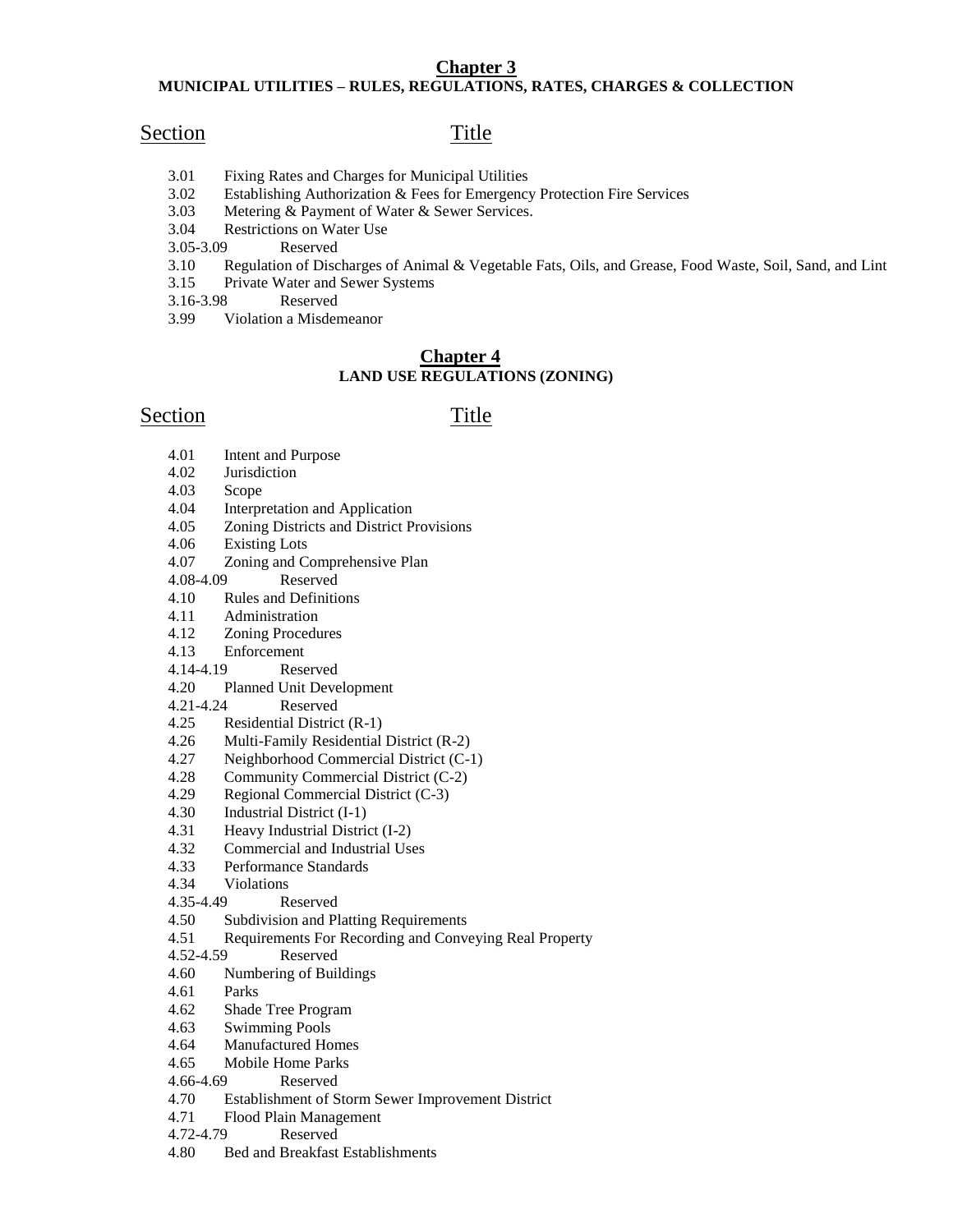- 4.83 Licensing of Adult Establishments
- 4.84 Sign Regulations
- 4.85 Wind Energy Conversion Systems
- 4.86 Wireless Towers
- 4.87-4.98 Reserved
- 4.99 Violation a Misdemeanor

# **Chapter 5 CONSTRUCTION, LICENSING, PERMITS & REGULATION**

# Section Title

- 5.01 Building Code Adopted
- 5.02 Permit Fees
- 5.03 Building Permit Required
- Reserved
- 5.10 Moving Buildings
- 5.11-5.19 Reserved
- 5.20 Prohibitions on Storm Water Drainage
- 5.21-5.98 Reserved
- 5.99 Violation a Misdemeanor

## **Chapter 6 ALCOHOL BEVERAGES LICENSING & REGULATION**

# Section Title

- 6.01 Establishing a Municipal Liquor Dispensary
- 6.02 Prohibitions on Possession of Alcoholic Beverages
- 6.03 "On-Sale" Liquor, Regulation & Licensing Provisions
- 6.04 Establishing License & Investigation Fees
- 6.05 Sunday "On-Sale" Liquor Sales
- 6.06 Licensing & Regulation of Wine
- 6.07 Licensing & Regulation of Malt Liquors
- 6.08-6.98 Reserved
- 6.99 Violation a Misdemeanor

### **Chapter 7 OTHER BUSINESS REGULATION & LICENSING**

# Section Title

- 7.01 Peddlers, Solicitors and Transient Merchants
- 7.02 Public Dances
- 7.03 Registration & Regulation of Rental Units
- 7.04-7.09 Reserved
- 7.10 Sales and Use Tax
- 7.11-7.98 Reserved
- 7.99 Violation a Misdemeanor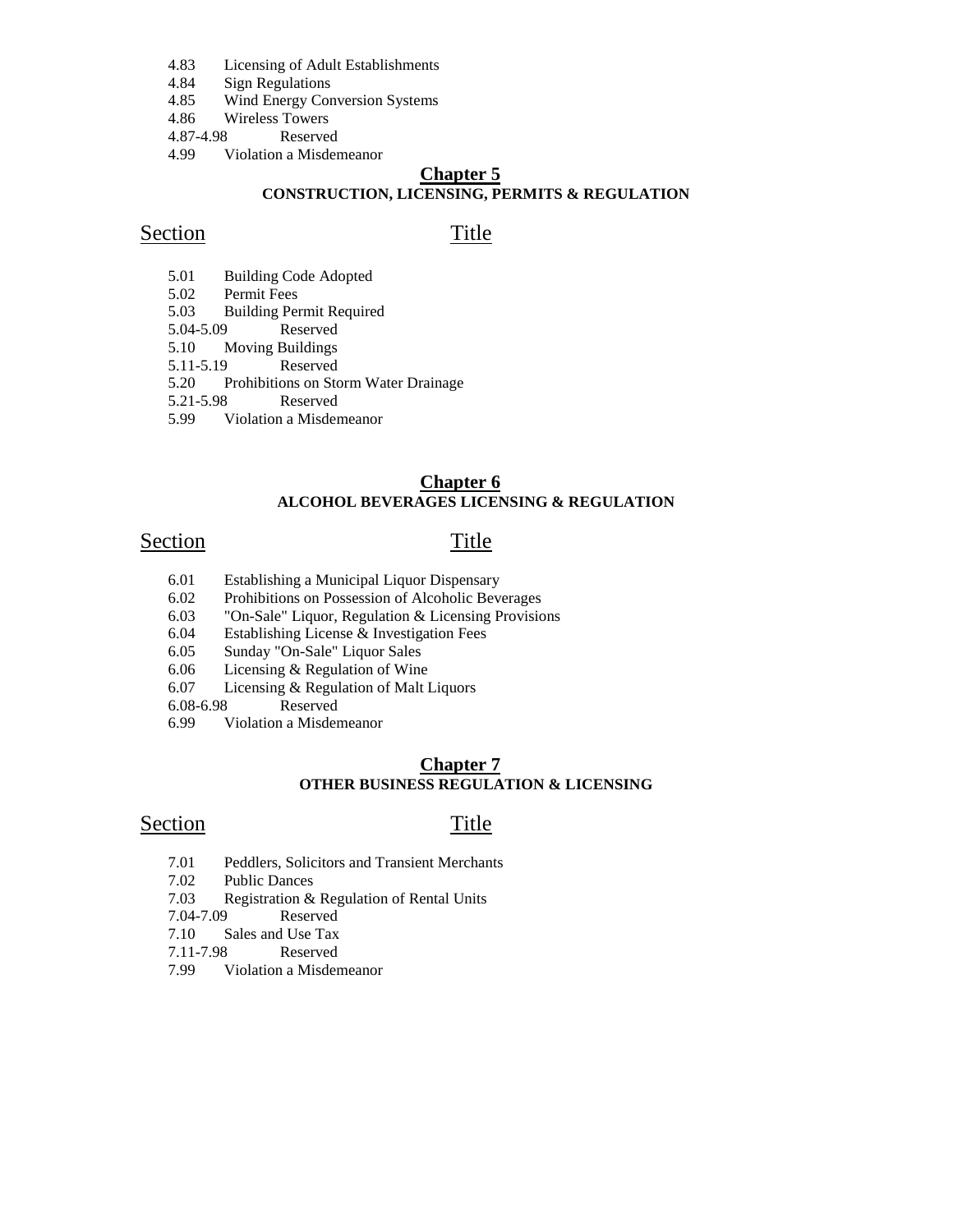# **Chapter 8 STREETS & SIDEWALKS GENERALLY**

# Section Title

- 8.01 Snow Removal
- 8.02 Maintenance of Streets
- 8.03 Assessments
- 8.04 Mailboxes
- 8.05-8.98 Reserved
- 8.99 Violation a Misdemeanor

### **Chapter 9 TRAFFICE REGULATIONS**

# Section Title

- 9.01 Highway Traffic Regulation Act Adopted by Reference
- 9.02 Regulations in Vicinity of Fires
- 9.03 Weight Limitations
- 9.04 Regulation of Bicycles & Bicycle Traffic
- 9.05 Regulation of Snowmobiles
- 9.06 Regulation of Special Vehicles
- 9.07-9.98 Reserved<br>9.99 Violation a Misder
- 9.99 Violation a Misdemeanor or Petty Misdemeanor

### **Chapter 10 PARKING REGULATIONS**

## Section Title

10.01 Regulation of Parking

10.02-10.98 Reserved

10.99 Violation a Misdemeanor or Petty Misdemeanor

### **Chapter 11 PUBLIC PROTECTION, CRIMES & OFFENSES**

# Section Title

- 11.01 Disorderly Conduct
- 11.02-11.09 Reserved
- 11.10 Curfew
- 11.11 Conduct Near Public Schools
- 11.12-11.19 Reserved
- 11.20 Public Nuisances<br>11.21 Discharge of Fire
- Discharge of Firearms
- 11.22 Burning
- 11.23 Dogs
- 11.25 Cats
- 11.26-11.98 Reserved
- 11.99 Violation a Misdemeanor